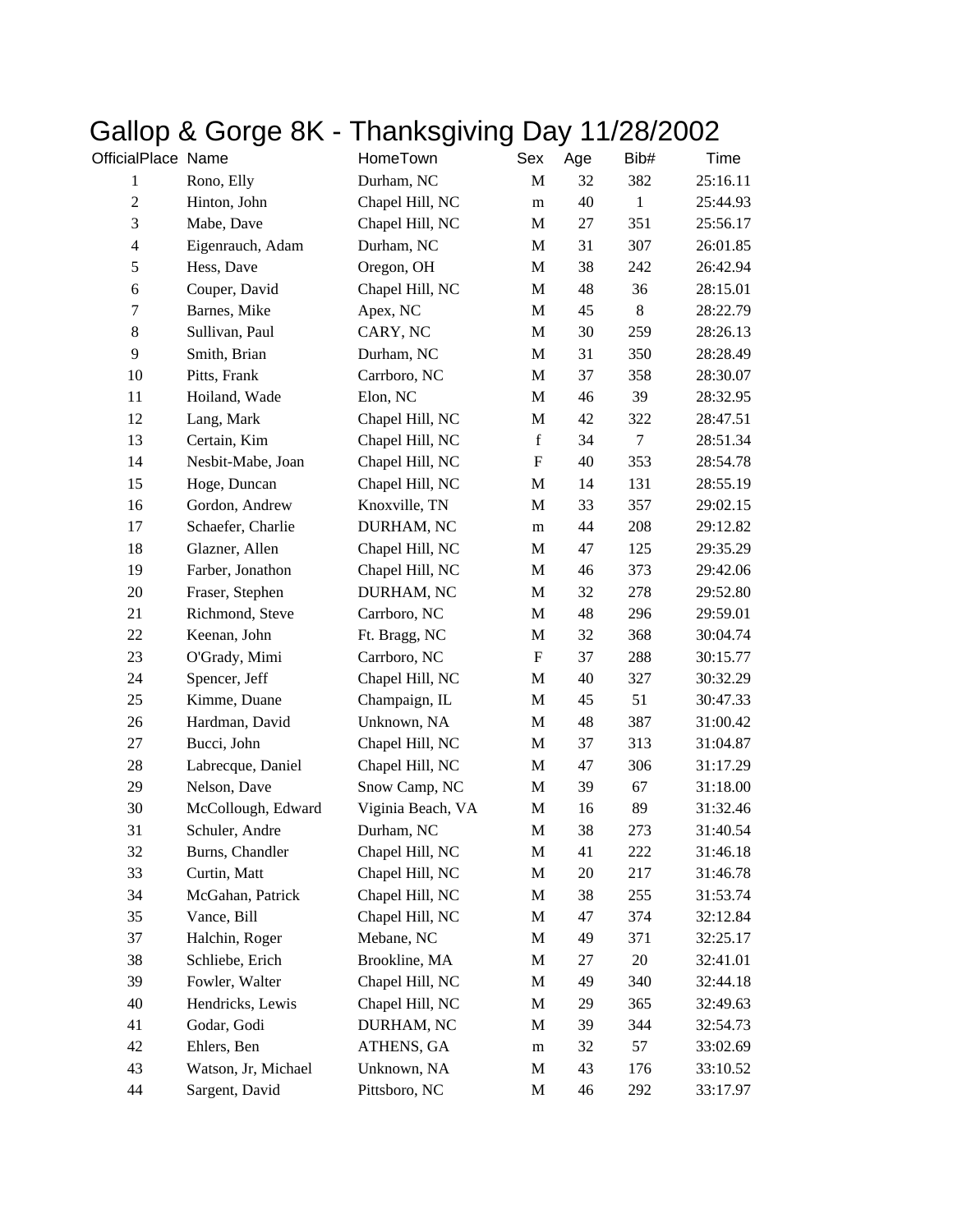| 45 | Sochindran, Sujit   | Chapel Hill, NC  | M                         | 21 | 383 | 33:20.18 |
|----|---------------------|------------------|---------------------------|----|-----|----------|
| 46 | Worley, Read        | Carrboro, NC     | $\mathbf M$               | 26 | 179 | 33:27.27 |
| 47 | Schoenfelder, Jason | Chapel Hill, NC  | $\mathbf M$               | 27 | 75  | 33:36.96 |
| 48 | Clifton, Greg       | Nashville, NC    | M                         | 38 | 266 | 33:38.91 |
| 49 | Bloom, Paul         | DURHAM, NC       | $\mathbf M$               | 55 | 103 | 33:42.05 |
| 50 | Noah, Terry         | Carrboro, NC     | $\mathbf M$               | 43 | 45  | 33:45.47 |
| 51 | Suayah, Ismail      | Carrboro, NC     | M                         | 46 | 315 | 33:48.69 |
| 52 | Frick, Anna         | Chapel Hill, NC  | $\boldsymbol{\mathrm{F}}$ | 26 | 326 | 33:50.23 |
| 53 | Butler, Lesley      | Unknown, NA      | $\boldsymbol{\mathrm{F}}$ | 30 | 112 | 33:54.61 |
| 54 | Aytur, Semra        | Chapel Hill, NC  | $\boldsymbol{\mathrm{F}}$ | 33 | 312 | 33:59.06 |
| 55 | Mulik, Jimmy        | Unknown, NA      | M                         | 34 | 310 | 34:08.16 |
| 56 | Herndon, Tom        | Chapel Hill, NC  | ${\bf m}$                 | 29 | 335 | 34:17.37 |
| 57 | Bonafede, Sal       | Durham, NC       | M                         | 39 | 392 | 34:28.59 |
| 58 | Smith, Katie        | Durham, NC       | $\boldsymbol{\mathrm{F}}$ | 27 | 349 | 34:39.74 |
| 59 | Rose, Don           | Greensboro, NC   | M                         | 42 | 158 | 34:58.70 |
| 60 | Vann, William       | Chapel Hill, NC  | $\mathbf M$               | 54 | 240 | 34:59.46 |
| 61 | Gonzalez, Jeffrey   | Carrboro, NC     | M                         | 21 | 320 | 34:59.88 |
| 62 | Clark, Geoffrey     | Mebane, NC       | $\mathbf M$               | 17 | 88  | 35:01.69 |
| 63 | Clark, Brian        | Mebane, NC       | $\mathbf M$               | 49 | 84  | 35:04.72 |
| 64 | Keele, Luke         | Chapel Hill, NC  | M                         | 27 | 319 | 35:06.84 |
| 65 | Dillon, Taylor      | Carrboro, NC     | M                         | 13 | 48  | 35:13.63 |
| 66 | Kollins, Scott      | Durham, NC       | $\mathbf M$               | 32 | 311 | 35:15.11 |
| 67 | Zornick, John       | Carrboro, NC     | $\mathbf M$               | 39 | 33  | 35:16.33 |
| 68 | Holmes, David       | DURHAM, NC       | M                         | 38 | 314 | 35:21.42 |
| 69 | Miles, William      | Carrboro, NC     | $\mathbf M$               | 34 | 147 | 35:31.00 |
| 70 | Gilland, Taylor     | Chapel Hill, NC  | $\mathbf M$               | 11 | 243 | 35:33.69 |
| 71 | Gilland, Wendell    | Chapel Hill, NC  | M                         | 38 | 244 | 35:34.25 |
| 72 | Hailey, Ed          | Chapel Hill, NC  | $\mathbf M$               | 55 | 38  | 35:35.04 |
| 73 | Couper, Rietta      | Chapel Hill, NC  | $\boldsymbol{\mathrm{F}}$ | 44 | 35  | 35:39.12 |
| 74 | Vines, John         | Houston, TX      | M                         | 29 | 174 | 35:48.56 |
| 75 | Ollis, Steve        | DURHAM, NC       | M                         | 29 | 153 | 35:55.24 |
| 76 | Pendergraft, Will   | Chapel Hill, NC  | M                         | 27 | 247 | 36:00.94 |
| 77 | Wilks, Bruce        | Hillsborough, NC | M                         | 50 | 71  | 36:01.69 |
| 78 | Crowder, Chris      | Chapel Hill, NC  | $\mathbf M$               | 36 | 290 | 36:07.59 |
| 79 | Pearson, Chad       | Carrboro, NC     | M                         | 29 | 363 | 36:08.88 |
| 80 | Fishman, Matthew    | Chapel Hill, NC  | M                         | 29 | 120 | 36:09.75 |
| 81 | Bishop, Jessica     | Chapel Hill, NC  | $\boldsymbol{\mathrm{F}}$ | 27 | 366 | 36:12.32 |
| 82 | Paulson, Erik       | Chapel Hill, NC  | M                         | 44 | 25  | 36:15.26 |
| 83 | Alden, Charles      | Durham, NC       | M                         | 56 | 328 | 36:25.31 |
| 84 | Hoge, Steve         | Chapel Hill, NC  | M                         | 42 | 130 | 36:26.51 |
| 85 | Schimmelfing, Leon  | Chapel Hill, NC  | M                         | 49 | 221 | 36:26.98 |
| 86 | Langhi, Ellen       | Durham, NC       | F                         | 35 | 381 | 36:33.48 |
| 87 | Atwell, Lauren      | Chapel Hill, NC  | F                         | 24 | 237 | 36:38.11 |
| 89 | Vasiliauskas, Tom   | Chapel Hill, NC  | M                         | 30 | 260 | 36:40.43 |
| 90 | McGuire, Kevin      | Chapel Hill, NC  | M                         | 38 | 257 | 36:40.89 |
| 91 | Bryan, Patricia     | Unknown, NA      | ${\bf F}$                 | 51 | 110 | 36:41.40 |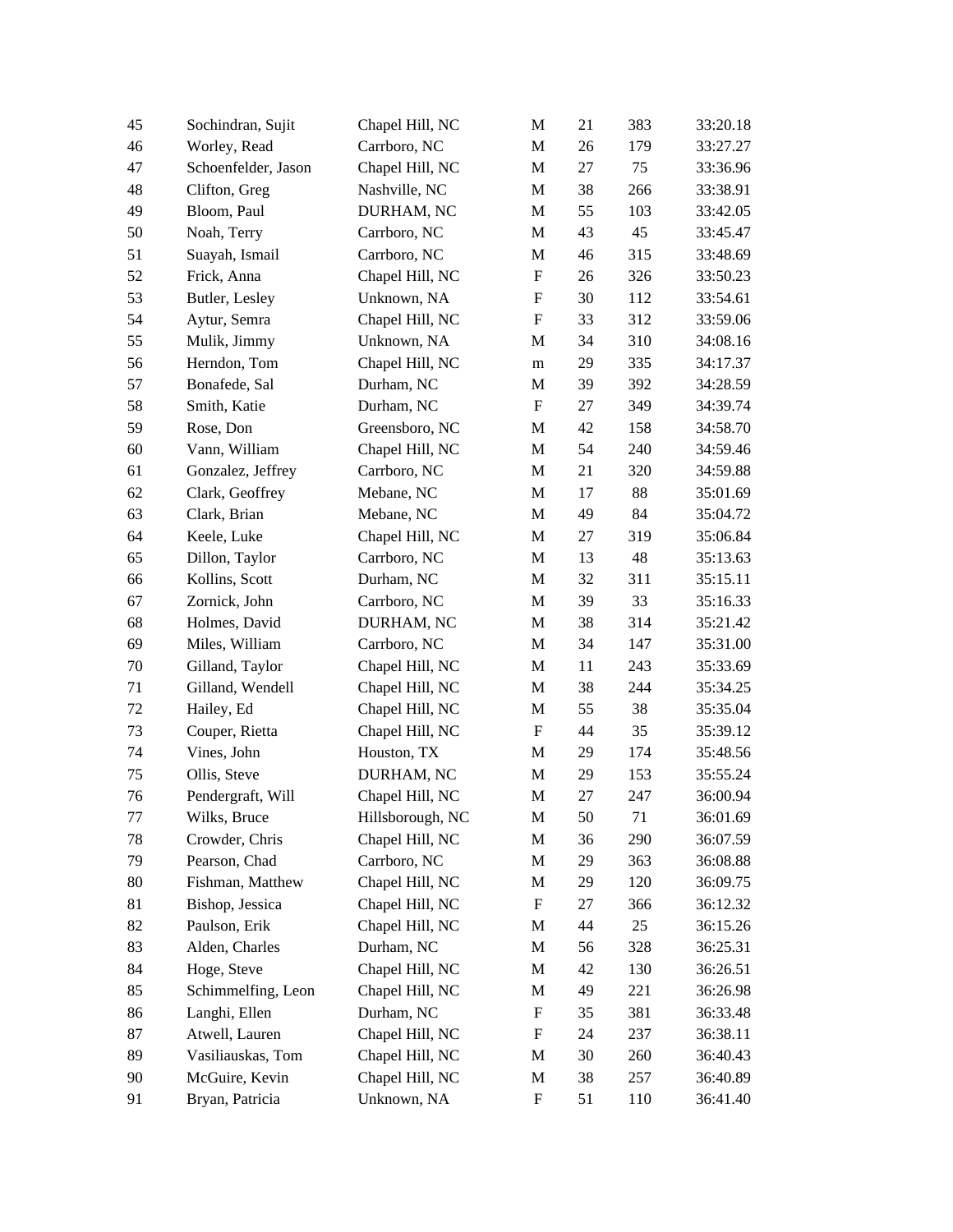| Chapel Hill, NC<br>93<br>Monroe-Porco, Kelly<br>$\boldsymbol{\mathrm{F}}$<br>39 |                |          |
|---------------------------------------------------------------------------------|----------------|----------|
|                                                                                 | 318            | 36:49.08 |
| 94<br>Monseair, Angela<br>Fayetteville, NC<br>$\boldsymbol{\mathrm{F}}$<br>24   | 369            | 36:51.53 |
| 95<br>Unknown, NA<br>45<br>Claude, George<br>M                                  | 87             | 36:52.02 |
| Barnett, Eddie<br>Ashburn, VA<br>$\mathbf M$<br>40<br>96                        | 252            | 36:54.05 |
| 97<br>Bynum, R.L.<br>Newport News, VA<br>$\mathbf M$<br>42                      | 394            | 37:01.76 |
| 98<br>Chappell, Tim<br>Nashville, NC<br>50<br>M                                 | 228            | 37:02.52 |
| 99<br>Ivins, Sally<br>Carrboro, NC<br>$\boldsymbol{\mathrm{F}}$<br>47           | 230            | 37:09.07 |
| 100<br>Beard, William<br>Chapel Hill, NC<br>$\mathbf M$<br>50                   | 101            | 37:16.20 |
| 101<br>Chapel Hill, NC<br>30<br>Tu, Frank<br>M                                  | 170            | 37:19.34 |
| 102<br>Chapel Hill, NC<br>48<br>Bloom, Kerry<br>M                               | 40             | 37:24.44 |
| 103<br>Gallenstein, Joe<br>Durham, NC<br>M<br>37                                | 225            | 37:27.34 |
| ${\bf F}$<br>104<br>Wade, Kate<br>Unknown, NA<br>17                             | 215            | 37:28.21 |
| Jacquot, John<br>30<br>105<br>Chapel Hill, NC<br>M                              | 212            | 37:29.44 |
| Sunkel, Sean<br>Chapel Hill, NC<br>106<br>M<br>44                               | 274            | 37:29.73 |
| ${\bf F}$<br>107<br>Knowles, Sarah<br>Chapel Hill, NC<br>29                     | 140            | 37:40.53 |
| 108<br>O'Connor, Laurie<br>Unknown, NA<br>$\boldsymbol{\mathrm{F}}$<br>45       | 37             | 37:42.33 |
| 109<br>Zornick, Pam<br>Carrboro, NC<br>$\boldsymbol{\mathrm{F}}$<br>39          | 34             | 37:47.73 |
| ${\bf F}$<br>Hubka, Ashley<br>Unknown, NA<br>110<br>29                          | 133            | 37:52.87 |
| Todd, Sean<br>Alexandria, VA<br>111<br>M<br>35                                  | 169            | 37:53.43 |
| 112<br>Roxby, Alison<br>Carrboro, NC<br>$\mathbf F$<br>29                       | 92             | 37:57.04 |
| 113<br>Morelli, Dominic<br>Chapel Hill, NC<br>$\mathbf M$<br>45                 | 149            | 37:57.57 |
| 114<br>Lang, Linda<br>$\boldsymbol{\mathrm{F}}$<br>39<br>Chapel Hill, NC        | 323            | 37:58.05 |
| Hardison, Jennifer<br>$\boldsymbol{\mathrm{F}}$<br>115<br>DURHAM, NC<br>27      | 128            | 37:58.47 |
| 116<br>Rountree, Wes<br>Carrboro, NC<br>$\mathbf M$<br>32                       | 22             | 37:59.45 |
| Bloom, Shelly<br>DURHAM, NC<br>$\mathbf F$<br>49<br>117                         | 104            | 38:00.52 |
| Northen, John<br>Chapel Hill, NC<br>52<br>118<br>M                              | 202            | 38:01.32 |
| 119<br>Monahan, Paul<br>Chapel Hill, NC<br>39<br>m                              | $\overline{2}$ | 38:01.81 |
| Carrboro, NC<br>$\boldsymbol{\mathrm{F}}$<br>120<br>Crump, Carolyn<br>46        | 189            | 38:03.56 |
| 121<br>White, Robert<br>Raleigh, NC<br>40<br>M                                  | 361            | 38:08.47 |
| Poe, Meredith<br>Carrboro, NC<br>$\boldsymbol{\mathrm{F}}$<br>122<br>21         | 155            | 38:16.78 |
| 123<br>Hosman, Suzie<br>Chapel Hill, NC<br>$\boldsymbol{\mathrm{F}}$<br>40      | 52             | 38:17.19 |
| Ciavatta, Dominic<br>Chapel Hill, NC<br>35<br>124<br>M                          | 53             | 38:17.67 |
| Pittsboro, NC<br>125<br>Bresky, Carole Lee<br>F<br>48                           | 11             | 38:18.28 |
| 126<br>Kang, Millicent<br>Carrboro, NC<br>$\boldsymbol{\mathrm{F}}$<br>34       | 13             | 38:27.27 |
| Mickelson, Rhonda<br>Durham, NC<br>48<br>127<br>F                               | 304            | 38:32.39 |
| Poirier, Lisa<br>DURHAM, NC<br>31<br>128<br>$\boldsymbol{\mathrm{F}}$           | 348            | 38:32.96 |
| 129<br>Wilcher, Rose<br>Chapel Hill, NC<br>$\boldsymbol{\mathrm{F}}$<br>26      | 24             | 38:34.20 |
| Farb, Jessica<br>Carrboro, NC<br>130<br>$\mathbf F$<br>21                       | 91             | 38:45.91 |
| 131<br>Farber, Hannah<br>Chapel Hill, NC<br>19<br>F                             | 372            | 38:48.00 |
| Cogswell, John<br>Carrboro, NC<br>132<br>M<br>43                                | 5              | 38:51.34 |
| Seta, Steven<br>Unknown, NA<br>39<br>133<br>M                                   | 77             | 38:51.76 |
| 134<br>Mainil, Tricia<br>Raleigh, NC<br>32<br>$\boldsymbol{\mathrm{F}}$         | 245            | 38:52.15 |
| 135<br>Carrboro, NC<br>Cogswell, Patricia<br>$\boldsymbol{F}$<br>41             | $\overline{4}$ | 39:03.09 |
| Schoenbachler, Laura<br>Chapel Hill, NC<br>136<br>$\boldsymbol{F}$<br>26        | 160            | 39:04.84 |
|                                                                                 |                |          |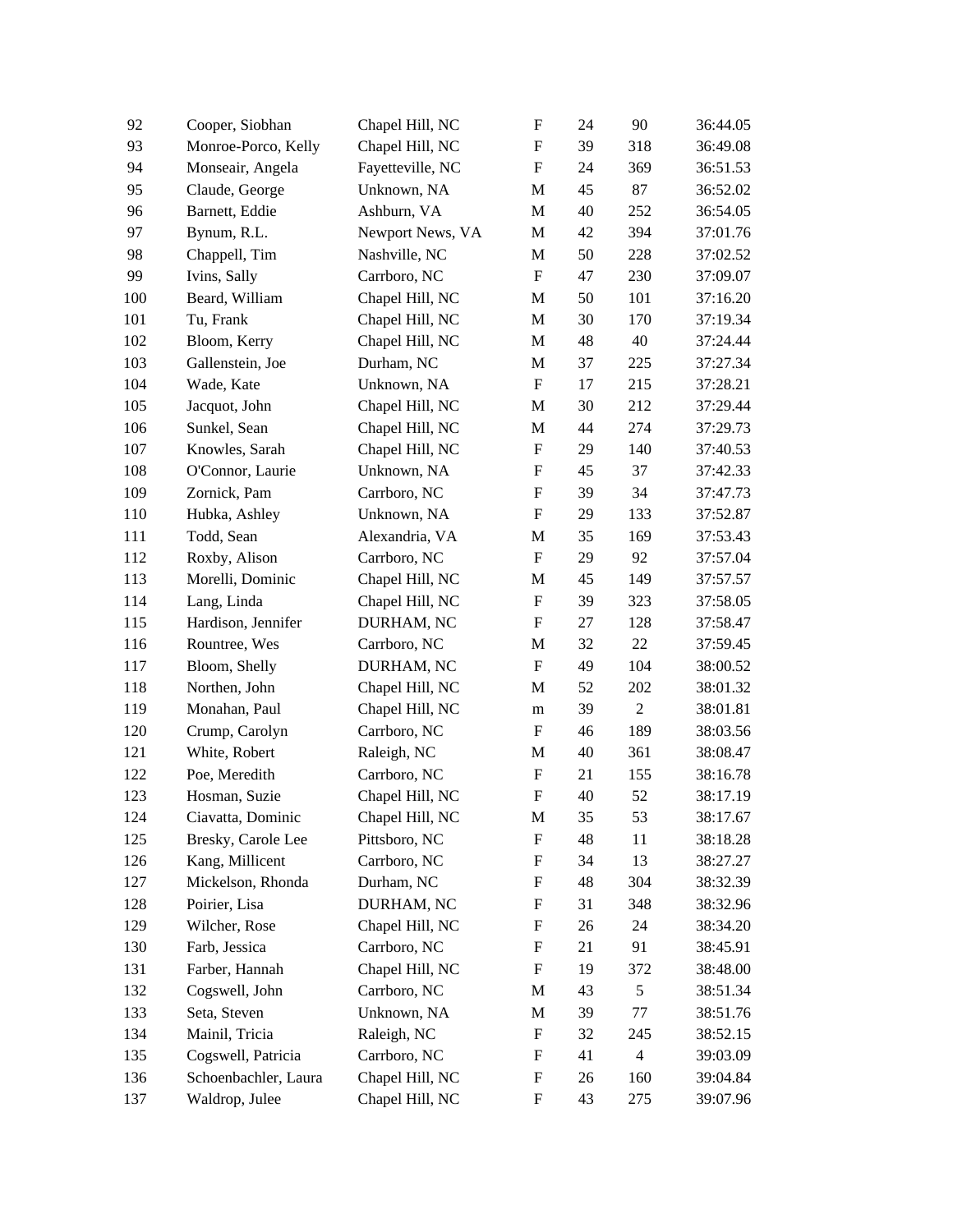| 138 | Anderson, Cynthia     | Carrboro, NC      | $\mathbf F$               | 43 | 98  | 39:08.84 |
|-----|-----------------------|-------------------|---------------------------|----|-----|----------|
| 139 | Robertson, James      | Chapel Hill, NC   | M                         | 27 | 289 | 39:10.50 |
| 140 | McCamy, Anna          | Belmont, NC       | $\mathbf F$               | 22 | 258 | 39:10.92 |
| 141 | Hughes, Jeff          | Durham, NC        | $\mathbf M$               | 38 | 134 | 39:22.13 |
| 142 | Corey, John           | Carrboro, NC      | M                         | 46 | 16  | 39:26.35 |
| 143 | Patterson, Emily      | Chapel Hill, NC   | $\boldsymbol{\mathrm{F}}$ | 13 | 299 | 39:26.81 |
| 145 | Helpingstine, Michael | Chapel Hill, NC   | M                         | 39 | 197 | 39:35.51 |
| 146 | Rosenhahn, Heidi      | Durham, NC        | $\boldsymbol{\mathrm{F}}$ | 25 | 159 | 39:36.28 |
| 147 | Burgard, Sheila       | Chapel Hill, NC   | $\boldsymbol{\mathrm{F}}$ | 40 | 250 | 39:43.98 |
| 148 | Shubert, Tiffany      | Chapel Hill, NC   | $\boldsymbol{\mathrm{F}}$ | 32 | 209 | 39:55.82 |
| 149 | Cavender, Julia       | Asheville, NC     | $\boldsymbol{\mathrm{F}}$ | 47 | 354 | 40:07.96 |
| 150 | Helton, Margaret      | Carrboro, NC      | $\boldsymbol{\mathrm{F}}$ | 42 | 332 | 40:12.26 |
| 151 | Devereux, William     | Chicago, IL       | M                         | 28 | 191 | 40:13.71 |
| 152 | Wichers, Lindsay      | Durham, NC        | $\mathbf F$               | 26 | 177 | 40:15.01 |
| 153 | Gingrich, Bob         | Carrboro, NC      | M                         | 44 | 124 | 40:15.83 |
| 154 | Kopman, Samantha      | Chapel Hill, NC   | $\boldsymbol{\mathrm{F}}$ | 24 | 74  | 40:20.75 |
| 155 | Hutchinson, April     | Greensboro, NC    | $\boldsymbol{\mathrm{F}}$ | 38 | 135 | 40:21.75 |
| 156 | Brown, Robert         | Raleigh, NC       | M                         | 33 | 185 | 40:27.92 |
| 157 | Stenger, Brian        | Carrboro, NC      | m                         | 29 | 166 | 40:39.86 |
| 158 | Elam, David           | Chapel Hill, NC   | M                         | 47 | 223 | 40:43.74 |
| 159 | Almekinders, Sally    | Chapel Hill, NC   | F                         | 48 | 265 | 40:50.81 |
| 161 | Weeks, Cynthia        | Carrboro, NC      | $\mathbf F$               | 38 | 82  | 41:11.90 |
| 163 | Holton, Michael       | Nashville, NC     | M                         | 34 | 10  | 41:14.26 |
| 164 | Junker, Ellen         | Carrboro, NC      | $\boldsymbol{\mathrm{F}}$ | 48 | 9   | 41:17.96 |
| 165 | Slavinsky, Andrew     | Durham, NC        | M                         | 27 | 162 | 41:20.43 |
| 166 | Berkowitz, Lee        | Chapel Hill, NC   | M                         | 51 | 65  | 41:22.66 |
| 167 | Hannon, Amy           | Chapel Hill, NC   | $\boldsymbol{\mathrm{F}}$ | 31 | 127 | 41:26.27 |
| 168 | Manson, shirley       | Philadelphia, PA  | F                         | 24 | 146 | 41:35.02 |
| 169 | Box, Tata             | Bryn Mawr, PA     | $\mathbf F$               | 22 | 105 | 41:35.50 |
| 170 | Mitchell, Mitch       | Unknown, NA       | M                         | 26 | 148 | 41:35.93 |
| 171 | Anderson, Sheelagh    | Chapel Hill, NC   | $\mathbf F$               | 55 | 43  | 41:36.58 |
| 172 | Morgan, Nick          | Flower Mound, TX  | M                         | 33 | 375 | 41:37.03 |
| 173 | James, Rashwmon       | Chapel Hill, NC   | M                         | 20 | 136 | 41:37.77 |
| 174 | Van Ark, Gwen         | Chapel Hill, NC   | F                         | 38 | 81  | 41:40.40 |
| 175 | Rountree, Sage        | Chapel Hill, NC   | $\boldsymbol{\mathrm{F}}$ | 30 | 23  | 41:40.94 |
| 176 | Brown, Mike           | <b>GRAHAM, NC</b> | M                         | 36 | 108 | 41:41.56 |
| 177 | Brown, Melissa        | <b>GRAHAM, NC</b> | F                         | 33 | 107 | 41:41.70 |
| 178 | Griffin, Gordon       | Springfield, VA   | M                         | 37 | 235 | 41:43.07 |
| 179 | Almekinders, Anya     | Chapel Hill, NC   | $\boldsymbol{\mathrm{F}}$ | 12 | 263 | 41:43.81 |
| 180 | Griffin, Robert       | Durham, NC        | M                         | 31 | 236 | 41:44.40 |
| 181 | Smith, Nancy          | Durham, NC        | F                         | 44 | 165 | 41:47.57 |
| 182 | Aziz, Omar            | DURHAM, NC        | М                         | 29 | 99  | 41:48.92 |
| 183 | Shearer, Joanne       | DURHAM, NC        | F                         | 30 | 161 | 41:49.51 |
| 184 | Boyles, Rebecca       | Chapel Hill, NC   | F                         | 24 | 106 | 41:57.34 |
| 185 | Bialeschki, Deb       | Durham, NC        | F                         | 51 | 303 | 42:00.25 |
| 186 | Resnick, Michael      | chapel hill, nc   | M                         | 60 | 390 | 42:00.65 |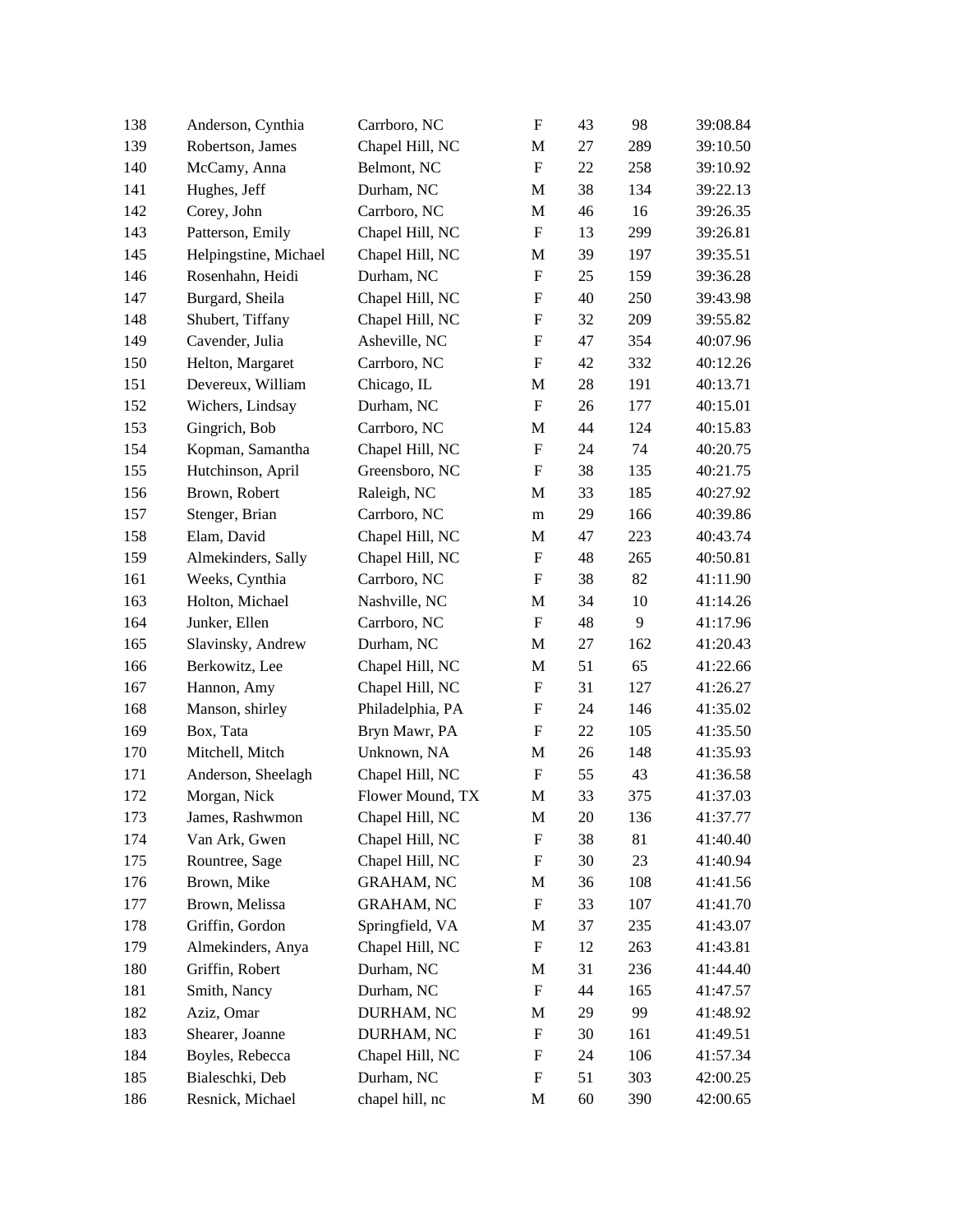| 187 | Reynolds, Heidi    | Durham, NC       | $\boldsymbol{\mathrm{F}}$ | 31     | 388 | 42:01.08 |
|-----|--------------------|------------------|---------------------------|--------|-----|----------|
| 188 | Boot, Christy      | Chapel Hill, NC  | $\boldsymbol{\mathrm{F}}$ | 14     | 305 | 42:01.99 |
| 189 | Justus, Amanda     | Chapel Hill, NC  | $\boldsymbol{\mathrm{F}}$ | 27     | 321 | 42:05.29 |
| 190 | McKnight, Patricia | Chapel Hill, NC  | $\boldsymbol{\mathrm{F}}$ | 38     | 86  | 42:08.70 |
| 191 | Hoerger, Susan     | Chapel Hill, NC  | $\boldsymbol{\mathrm{F}}$ | 42     | 47  | 42:09.34 |
| 192 | Curtin, Michael    | Chapel Hill, NC  | M                         | 51     | 216 | 42:16.13 |
| 193 | Bonardi, Karen     | Chapel Hill, NC  | $\boldsymbol{\mathrm{F}}$ | 40     | 362 | 42:16.60 |
| 194 | Kennedy, Kate      | Unknown, NA      | $\mathbf f$               | 36     | 238 | 42:21.59 |
| 195 | Helton, Carrie     | Menlo Park, CA   | $\boldsymbol{\mathrm{F}}$ | 37     | 334 | 42:29.96 |
| 196 | Corzine, Gillian   | Pittsboro, NC    | $\boldsymbol{\mathrm{F}}$ | 35     | 68  | 42:33.17 |
| 197 | Promes, John       | Orlando, FL      | M                         | 40     | 156 | 42:36.38 |
| 198 | Brodish, Paul      | Carrboro, NC     | M                         | 39     | 54  | 42:38.50 |
| 199 | Rosensweet, M.J.   | Pittsboro, NC    | $\mathbf M$               | 34     | 347 | 42:39.62 |
| 200 | Henderson, Karla   | Durham, NC       | $\boldsymbol{\mathrm{F}}$ | 53     | 302 | 42:42.66 |
| 201 | Malicki, Mary      | Durham, NC       | $\mathbf F$               | 41     | 393 | 42:44.58 |
| 202 | Vessler, Matt      | Darien, CT       | $\mathbf M$               | 40     | 324 | 42:49.19 |
| 203 | Ghobti, Lisa       | Orlando, FL      | $\boldsymbol{\mathrm{F}}$ | 38     | 270 | 42:49.60 |
| 204 | Paulson, Luke      | Chapel Hill, NC  | M                         | 10     | 27  | 42:57.81 |
| 205 | Merritt, Kathy     | Chapel Hill, NC  | $\mathbf F$               | 48     | 30  | 43:07.42 |
| 206 | Phillips, Michael  | Pittsboro, NC    | M                         | 51     | 12  | 43:15.79 |
| 207 | Pendergraft, Trudy | Chapel Hill, NC  | $\boldsymbol{\mathrm{F}}$ | 29     | 249 | 43:16.48 |
| 208 | Griffin, Jeff      | Chapel Hill, NC  | M                         | 26     | 309 | 43:17.51 |
| 209 | Griffin, Holly     | Chapel Hill, NC  | $\boldsymbol{\mathrm{F}}$ | 25     | 308 | 43:18.56 |
| 210 | Haggerty, Jack     | Chapel Hill, NC  | $\mathbf M$               | 57     | 126 | 43:23.49 |
| 211 | Holmes, Julie      | Chapel Hill, NC  | $\mathbf F$               | 44     | 282 | 43:23.98 |
| 212 | Cowell, Rebekah    | Pittsboro, NC    | $\boldsymbol{\mathrm{F}}$ | 22     | 251 | 43:25.20 |
| 213 | Campese, Jessica   | Washington, DC   | $\mathbf F$               | 24     | 113 | 43:28.92 |
| 214 | Jones, Rodney      | Chapel Hill, NC  | M                         | 53     | 63  | 43:30.74 |
| 215 | Sommerfield, Pete  | Portland, OR     | M                         | 52     | 345 | 43:32.15 |
| 217 | Eure, Kristen      | Raleigh, NC      | $\boldsymbol{\mathrm{F}}$ | 13     | 379 | 43:36.33 |
| 218 | Horton, Julie      | Chapel Hill, NC  | F                         | 46     | 132 | 43:37.86 |
| 219 | Diem, Josh         | Carrboro, NC     | M                         | $28\,$ | 80  | 43:39.45 |
| 220 | Riley, Jodi        | Hillsborough, NC | ${\bf F}$                 | 35     | 157 | 43:41.29 |
| 221 | White, Len         | DURHAM, NC       | M                         | 39     | 276 | 43:44.37 |
| 222 | William, Mark      | Durham, NC       | M                         | 39     | 277 | 43:51.98 |
| 223 | Cunningham, David  | Carrboro, NC     | M                         | 29     | 117 | 43:53.65 |
| 224 | Levine, Abby       | Carrboro, NC     | $\boldsymbol{\mathrm{F}}$ | 31     | 143 | 43:54.20 |
| 225 | Dey, Pam           | Darien, CT       | F                         | 43     | 325 | 44:00.30 |
| 226 | Sargeant, Julie    | Unknown, NA      | F                         | 38     | 329 | 44:00.73 |
| 227 | May, Phil          | Chapel Hill, NC  | M                         | 44     | 62  | 44:09.07 |
| 228 | Shugars, Dan       | Chapel Hill, NC  | M                         | 53     | 330 | 44:12.14 |
| 229 | Anderson, Peter    | Chapel Hill, NC  | M                         | 12     | 97  | 44:12.91 |
| 230 | Tuskey, Mark       | Chapel Hill, NC  | M                         | 49     | 172 | 44:13.51 |
| 231 | Reed, Wendy        | Carrboro, NC     | $\boldsymbol{\mathrm{F}}$ | 31     | 46  | 44:16.31 |
| 232 | LaVelle, Rob       | Carrboro, NC     | M                         | 34     | 231 | 44:17.11 |
| 233 | Walker, Andrea     | Unknown, NA      | F                         | 24     | 66  | 44:23.20 |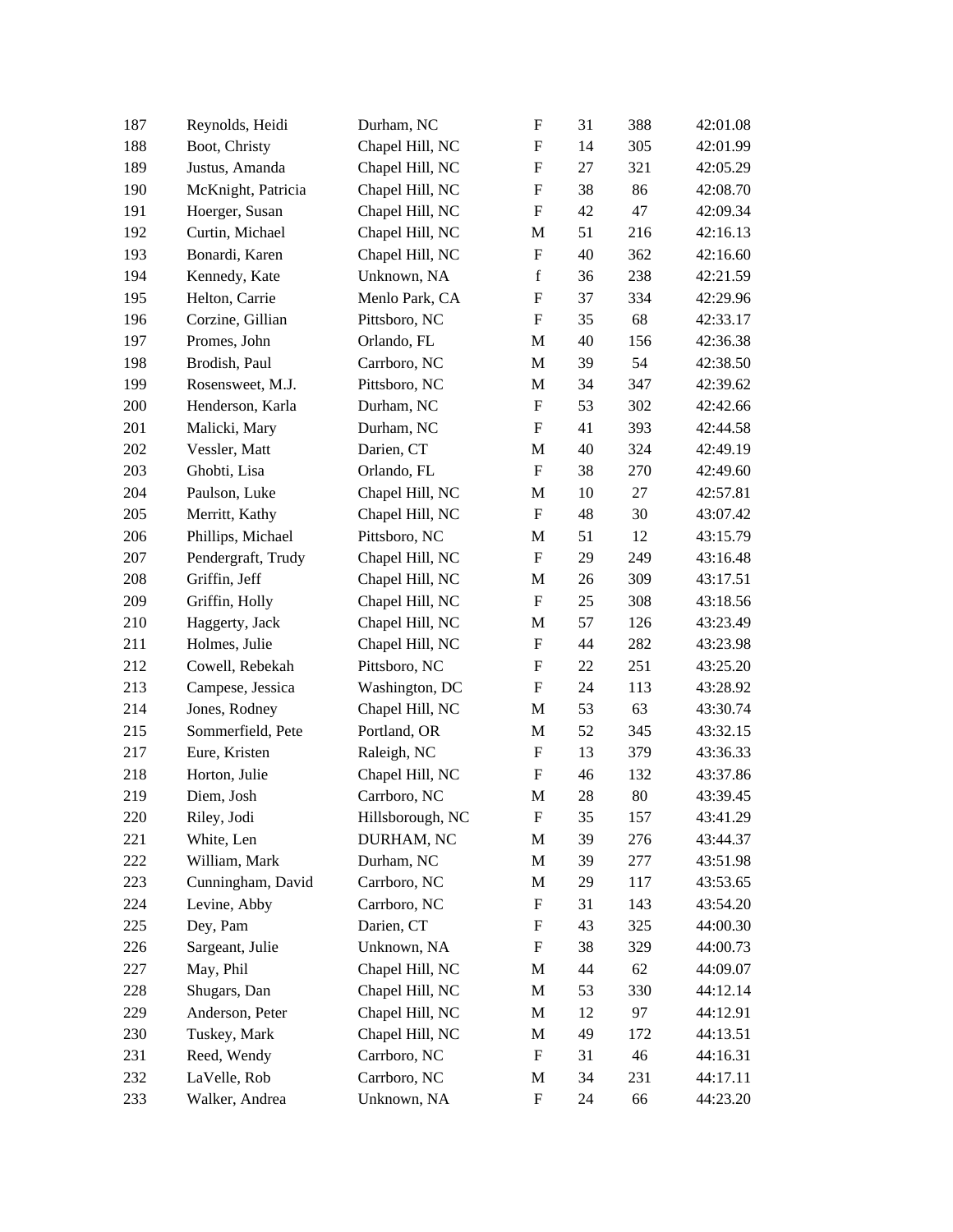| 234 | Clements, Gillian      | Carrboro, NC    | $\mathbf F$               | 24 | 116 | 44:33.20 |
|-----|------------------------|-----------------|---------------------------|----|-----|----------|
| 235 | Jesse, Traci           | Carrboro, NC    | $\boldsymbol{\mathrm{F}}$ | 32 | 214 | 44:35.48 |
| 236 | Liles, Elizabeth       | DURHAM, NC      | $\boldsymbol{\mathrm{F}}$ | 14 | 145 | 44:36.68 |
| 237 | Karthik, Mythreye      | Chapel Hill, NC | $\mathbf F$               | 26 | 239 | 44:39.20 |
| 238 | Pollock, Neal          | Durham, NC      | M                         | 40 | 370 | 44:41.11 |
| 239 | Allee, Bill            | Chapel Hill, NC | M                         | 54 | 64  | 44:41.97 |
| 240 | Hayes, Karlin          | Durham, NC      | $\mathbf F$               | 39 | 227 | 44:47.64 |
| 241 | Brown, Laura           | Raleigh, NC     | $\mathbf F$               | 31 | 184 | 44:54.25 |
| 242 | Liles, Joe             | DURHAM, NC      | M                         | 52 | 144 | 45:04.09 |
| 243 | Hatzell, Theresa       | Unknown, NA     | $\mathbf F$               | 39 | 129 | 45:41.81 |
| 244 | Northen, Lindsay       | Chapel Hill, NC | $\boldsymbol{\mathrm{F}}$ | 21 | 203 | 45:45.44 |
| 245 | Bacque, Leslie         | Carrboro, NC    | $\mathbf F$               | 29 | 338 | 45:47.99 |
| 246 | Bishop, Tim            | Wilmington, DE  | $\mathbf M$               | 31 | 183 | 45:57.71 |
| 247 | Porter, Greg           | Carrboro, NC    | M                         | 40 | 293 | 46:00.08 |
| 248 | Hogan, Brian           | Chapel Hill, NC | M                         | 29 | 294 | 46:00.51 |
| 249 | Nutley, Tara           | Chapel Hill, NC | $\boldsymbol{\mathrm{F}}$ | 35 | 60  | 46:08.77 |
| 250 | Canning, Mina          | Chapel Hill, NC | $\boldsymbol{\mathrm{F}}$ | 35 | 114 | 46:09.42 |
| 251 | Dillon, Shelley        | Carrboro, NC    | $\boldsymbol{\mathrm{F}}$ | 42 | 49  | 46:13.26 |
| 252 | Pfohl, Shellie         | Durham, NC      | $\boldsymbol{\mathrm{F}}$ | 40 | 226 | 46:14.07 |
| 253 | Kong, David            | Durham, NC      | M                         | 35 | 391 | 46:15.44 |
| 254 | Ward, Angie            | Durham, NC      | $\boldsymbol{\mathrm{F}}$ | 32 | 175 | 46:21.26 |
| 255 | Wilcher, Claudia       | Chapel Hill, NC | $\boldsymbol{\mathrm{F}}$ | 18 | 178 | 46:26.24 |
| 256 | Krueger, Kirsten       | Carrboro, NC    | $\boldsymbol{\mathrm{F}}$ | 34 | 229 | 46:27.28 |
| 257 | Corey, Denise          | Carrboro, NC    | $\boldsymbol{\mathrm{F}}$ | 46 | 15  | 46:46.47 |
| 258 | Ghotbi, Zahra          | Chapel Hill, NC | F                         | 40 | 121 | 46:55.11 |
| 259 | Ghotbi, Moona          | Chapel Hill, NC | $\boldsymbol{\mathrm{F}}$ | 30 | 122 | 46:56.62 |
| 260 | Terrell, Carol         | Chapel Hill, NC | F                         | 35 | 168 | 47:01.52 |
| 261 | Gingerich, Teresa      | Chapel Hill, NC | F                         | 42 | 123 | 47:02.25 |
| 262 | Phelps, Emily          | Carrboro, NC    | $\boldsymbol{\mathrm{F}}$ | 12 | 29  | 47:02.57 |
| 263 | Stezypinski, Elizabeth | Chapel Hill, NC | $\boldsymbol{\mathrm{F}}$ | 34 | 94  | 47:02.85 |
| 264 | Trautman, Juli         | Carrboro, NC    | F                         | 26 | 364 | 47:03.19 |
| 265 | Phelps, Jerry          | Chapel Hill, NC | $\mathbf M$               | 43 | 28  | 47:03.56 |
| 266 | Brown, Katie           | Carrboro, NC    | ${\bf F}$                 | 24 | 286 | 47:04.29 |
| 267 | Schiralli, Jenny       | Carrboro, NC    | $\boldsymbol{\mathrm{F}}$ | 25 | 287 | 47:06.42 |
| 268 | Maddox, Amy            | Carrboro, NC    | $\boldsymbol{\mathrm{F}}$ | 27 | 256 | 47:06.75 |
| 269 | Frost, James           | Westhamp, NY    | M                         | 12 | 283 | 47:21.10 |
| 270 | Gingrich, Pat          | Carrboro, NC    | F                         | 47 | 195 | 47:41.50 |
| 271 | Welborn, Lisa          | Durham, NC      | F                         | 37 | 210 | 47:46.46 |
| 272 | Wolf, Susan            | Carrboro, NC    | F                         | 33 | 18  | 47:48.50 |
| 273 | Clossick, Tina         | Chapel Hill, NC | F                         | 31 | 6   | 47:52.62 |
| 274 | Barry, Robin           | Carrboro, NC    | F                         | 39 | 19  | 47:57.63 |
| 275 | Garrison, Jennifer     | Durham, NC      | F                         | 32 | 385 | 47:57.95 |
| 276 | Landen, Jane           | Mebane, NC      | F                         | 56 | 395 | 47:58.59 |
| 277 | Jacquot, Lara          | Chapel Hill, NC | F                         | 29 | 213 | 48:02.89 |
| 278 | Newport, Martha        | Chapel Hill, NC | F                         | 25 | 271 | 48:07.48 |
| 279 | Dostert, Jennifer      | Chapel Hill, NC | F                         | 30 | 118 | 48:08.62 |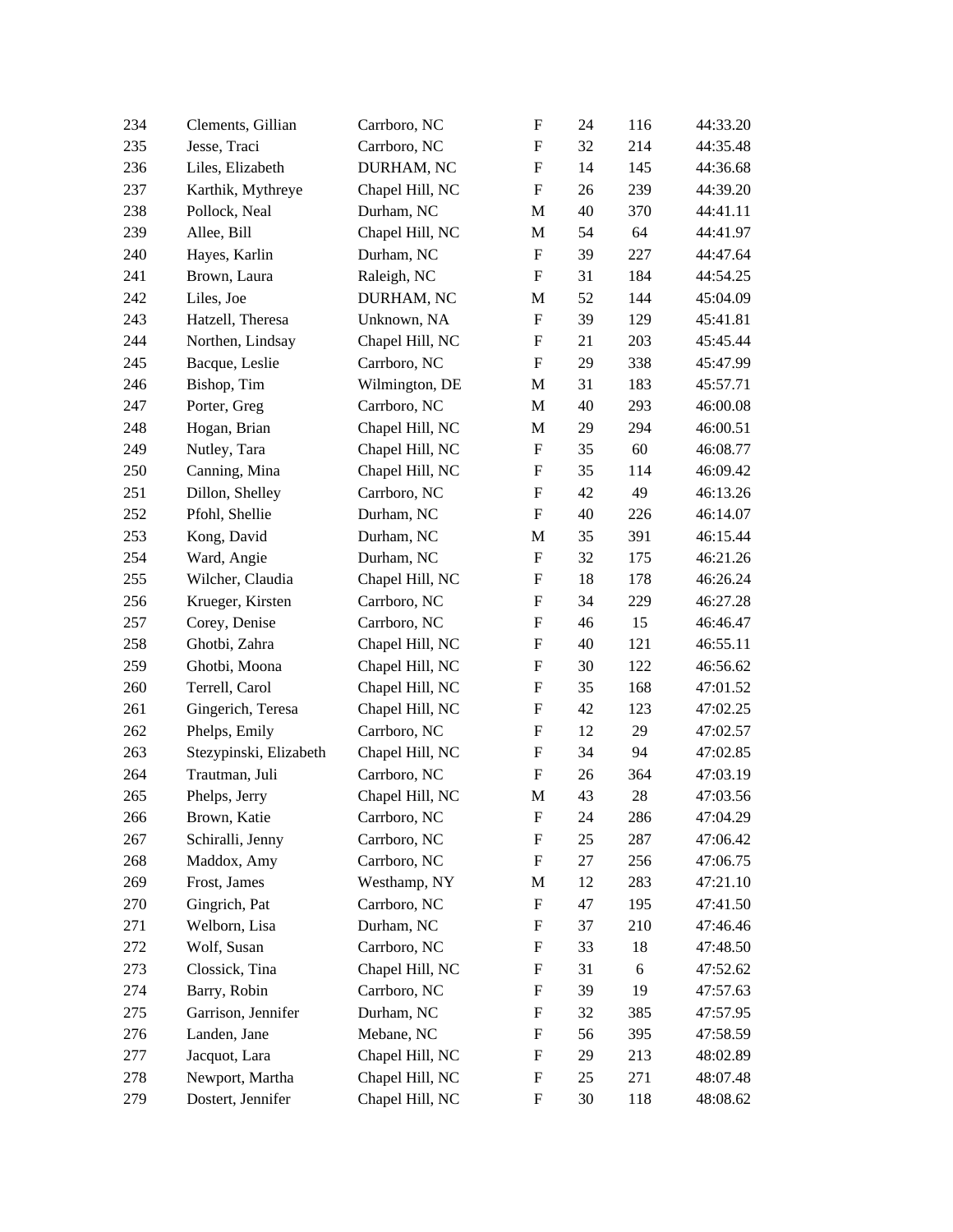| 280 | Mulhern, Anne       | Mebane, NC       | F                         | 50 | 352 | 48:14.01 |
|-----|---------------------|------------------|---------------------------|----|-----|----------|
| 281 | Soehner, Nichole    | Chapel Hill, NC  | $\boldsymbol{\mathrm{F}}$ | 16 | 367 | 48:49.27 |
| 282 | Kimball, Jon        | RALEIGH, NC      | M                         | 30 | 56  | 48:52.07 |
| 283 | Phil, Christian     | Unknown, NA      | M                         | 11 | 380 | 48:57.16 |
| 284 | Clark, Allison      | Mebane, NC       | $\boldsymbol{\mathrm{F}}$ | 18 | 85  | 49:02.53 |
| 285 | Hart, Zeke          | Chapel Hill, NC  | M                         | 13 | 316 | 49:05.47 |
| 286 | Lieberman, Jonathon | Chapel Hill, NC  | $\mathbf M$               | 21 | 384 | 49:16.70 |
| 287 | Sommer, Emily       | Chapel Hill, NC  | $\boldsymbol{\mathrm{F}}$ | 18 | 360 | 49:46.00 |
| 288 | Hart, Lauren        | Chapel Hill, NC  | $\boldsymbol{\mathrm{F}}$ | 18 | 359 | 49:46.37 |
| 289 | Slavinsky, Eric     | Wixom, MI        | M                         | 46 | 163 | 49:48.23 |
| 290 | Fisher, Tom         | Carrboro, NC     | M                         | 56 | 336 | 49:54.00 |
| 291 | Weseman, Judy       | Chapel Hill, NC  | $\boldsymbol{\mathrm{F}}$ | 51 | 93  | 49:55.76 |
| 292 | Gilbert, Susie      | DURHAM, NC       | $\boldsymbol{\mathrm{F}}$ | 40 | 342 | 50:08.21 |
| 293 | Kern, Carolyn       | Chapel Hill, NC  | $\boldsymbol{\mathrm{F}}$ | 32 | 389 | 50:09.77 |
| 294 | Meier, Bettina      | DURHAM, NC       | F                         | 31 | 343 | 50:26.76 |
| 295 | Schliebe, Elizabeth | Pittsboro, NC    | $\boldsymbol{\mathrm{F}}$ | 18 | 21  | 50:52.35 |
| 296 | Tantum, Stacy       | Durham, NC       | $\boldsymbol{\mathrm{F}}$ | 30 | 233 | 51:13.69 |
| 297 | Frazier, Michael    | Durham, NC       | M                         | 46 | 194 | 51:18.53 |
| 298 | Tantum, Greg        | Durham, NC       | M                         | 27 | 234 | 51:26.43 |
| 299 | Grinnan, Marybeth   | Chapel Hill, NC  | $\boldsymbol{\mathrm{F}}$ | 34 | 346 | 51:28.75 |
| 300 | McDonald, Jean      | Chapel Hill, NC  | F                         | 41 | 341 | 51:29.20 |
| 301 | Phelps, Patricia    | Carrboro, NC     | F                         | 44 | 31  | 51:32.69 |
| 302 | Kim, Mimi           | Pittsboro, NC    | $\boldsymbol{\mathrm{F}}$ | 30 | 200 | 51:33.18 |
| 303 | Calloway, Michael   | Pittsboro, NC    | M                         | 50 | 188 | 51:33.63 |
| 304 | Devereux, Tiffany   | Chicago, IL      | F                         | 28 | 190 | 51:41.15 |
| 305 | Bryan, Nicole       | Jacksonville, FL | $\boldsymbol{\mathrm{F}}$ | 31 | 186 | 51:42.08 |
| 306 | Bryan, May          | Chapel Hill, NC  | $\boldsymbol{\mathrm{F}}$ | 32 | 269 | 51:42.60 |
| 307 | Bryan, Jeff         | Jacksonville, FL | M                         | 31 | 187 | 51:43.49 |
| 308 | Arnott, Jamie       | Chapel Hill, NC  | $\boldsymbol{\mathrm{F}}$ | 31 | 376 | 51:45.01 |
| 309 | Morgan, Kristy      | Flower Mound, TX | $\boldsymbol{\mathrm{F}}$ | 31 | 377 | 51:45.72 |
| 310 | Bryan, Cotton       | Chapel Hill, NC  | M                         | 29 | 109 | 51:48.61 |
| 311 | Flack, Daniel       | CARY, NC         | $\mathbf M$               | 37 | 337 | 51:59.88 |
| 312 | Davis, Sarah        | Durham, NC       | ${\bf F}$                 | 38 | 254 | 52:00.96 |
| 313 | Davis, Steve        | Durham, NC       | m                         | 41 | 253 | 52:01.43 |
| 314 | Frost, John         | Westhamp, NY     | M                         | 16 | 279 | 52:17.16 |
| 315 | Kimball, Julie      | Chapel Hill, NC  | F                         | 28 | 201 | 52:19.51 |
| 316 | Cogswell, Kristen   | Carrboro, NC     | F                         | 12 | 3   | 52:19.88 |
| 317 | Nichols, Wendy      | HAMPTON, NC      | F                         | 27 | 55  | 52:20.40 |
| 318 | Vines, Erin         | Houston, TX      | F                         | 27 | 173 | 52:20.81 |
| 319 | Welsh, Patrick      | DURHAM, NC       | M                         | 13 | 298 | 52:21.24 |
| 320 | Welsh, Michael      | DURHAM, NC       | M                         | 48 | 297 | 52:21.62 |
| 321 | Bishop, Nicole      | Wilmington, DE   | F                         | 27 | 182 | 53:03.37 |
| 322 | Taylor, John        | Durham, NC       | M                         | 46 | 167 | 53:15.42 |
| 323 | Holsti, Ole         | Chapel Hill, NC  | M                         | 69 | 241 | 53:21.72 |
| 324 | McKinney, Deborah   | Dunn, NC         | F                         | 43 | 268 | 53:37.42 |
| 325 | Kornbluth, Sally    | DURHAM, NC       | F                         | 41 | 220 | 53:43.28 |